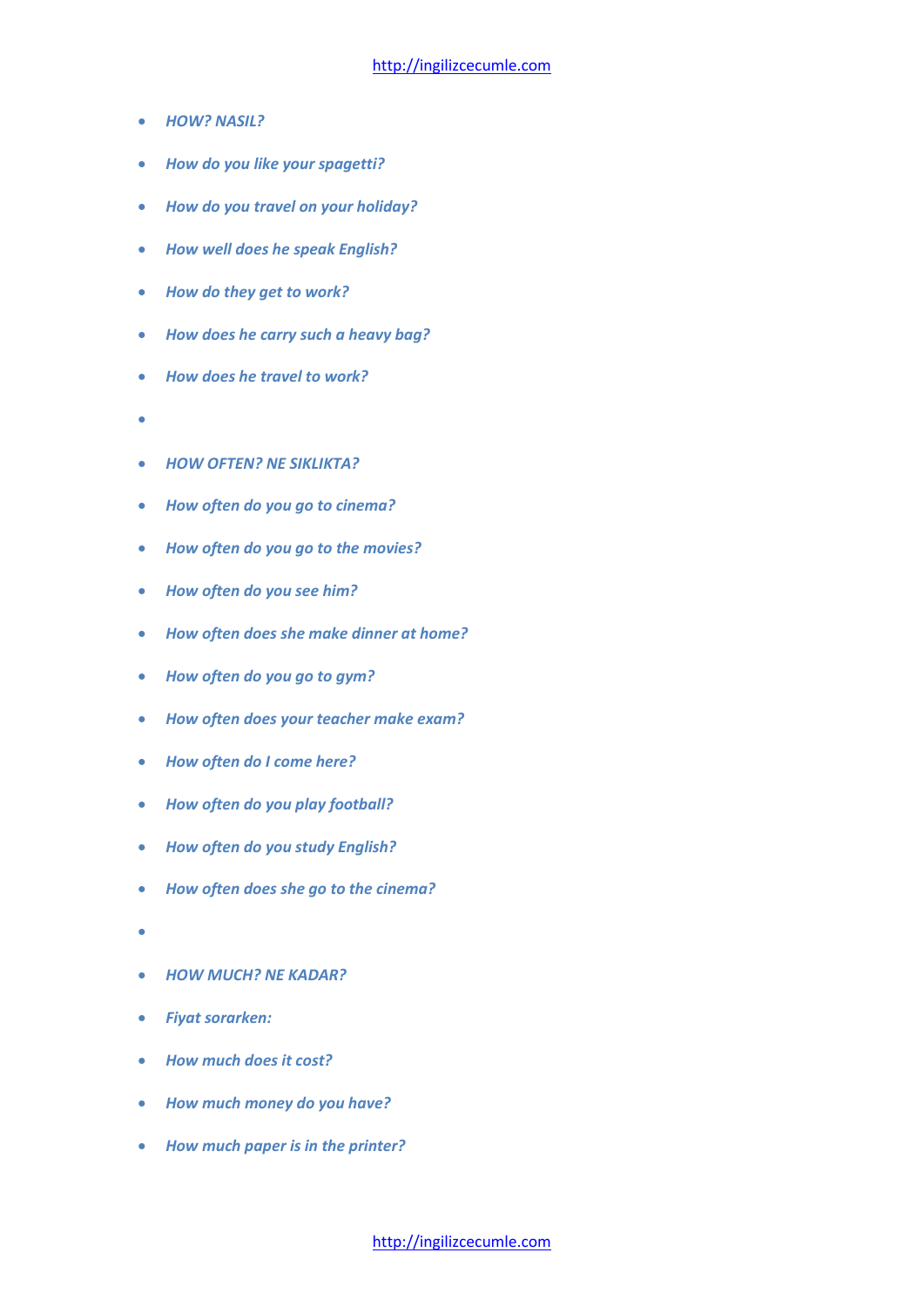- *Miktar sorarken:*
- *How much sugar do you want in your coffee?*
- $\sim$
- *HOW MANY? KAÇ TANE?*
- *How many books do you read every month?*
- *How many bread do you buy everyday?*
- *How many cars do you have?*
- *How many doors does this car have?*
- *How many sugars does she take in her coffee?*
- *How many brothers does she have?*
- *How many children do you have?*
- ċ
- *HOW LONG? NE KADAR SÜRER?*
- *How long does a footbal match continue?*
- *How long does it take to go to school?*
- *How long does it take to go to work?*
- *How long does it take from London to Paris?*
- $\bullet$
- *HOW FAR? NE KADAR UZAKLIKTA?*
- *How far is your school away from here? It is 5 km away from our house.*
- $\bullet$
- *WHAT? NE?/HANGİ?*
- *What do most people wear on their feet?*
- *What do they like to watch on TV?*
- *What do they usually cook?*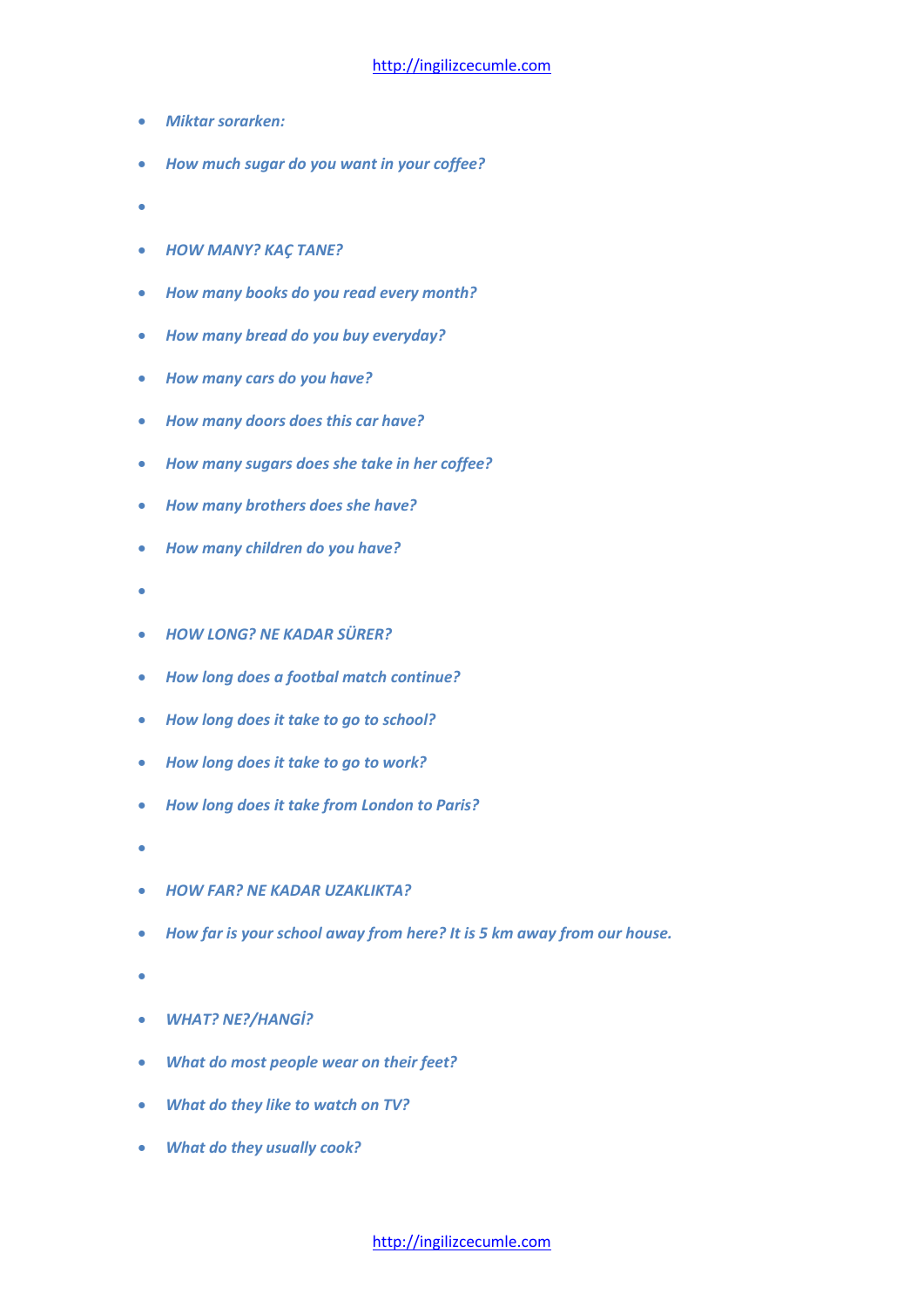- *What do we need?*
- *What do you buy in the supermarket?*
- *What do you consider to be your strength and weakness?*
- *What do you do at the weekend?*
- *What do you do?*
- *What do you like?*
- *What do you want to eat?*
- *What does a cat chase?*
- *What does he do at weekends?*
- *What does he do in his free time?*
- *What does Lucy do at the weekends?*
- *What does this machine do?*
- *What sports does Lucy like?*
- $\bullet$
- *WHAT TIME? SAAT KAÇ?*
- *What time do you go to school everday?*
- *What time does he go to work?*
- *What time does the film start?*
- $\bullet$
- *WHEN? NE ZAMAN?*
- *When do raccoons come out?*
- *When do students buy their parking permits?*
- *When do they usually talk to each other?*
- *When do you finish work?*
- *When do you get up?*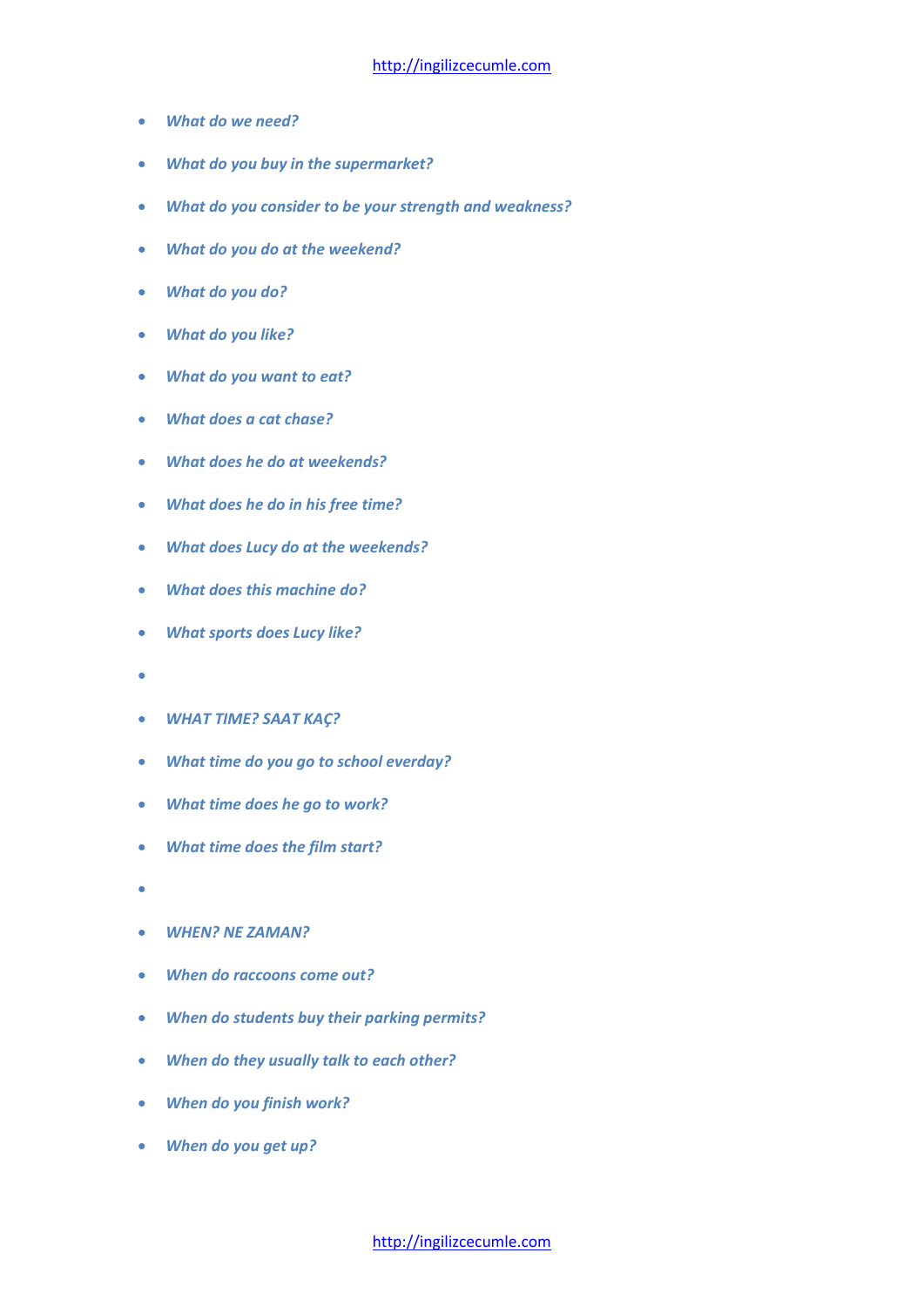- *When do you go for shopping?*
- *When do you go to sleep?*
- *When do you take a holiday?*
- *When does he usually go on holiday?*
- *When does she go to her Chinese class?*
- *When does she study?*
- *When does the academic year commence?*
- *When does the sun rise?*
- $\bullet$
- *WHERE? NEREDE?/NEREYE?*
- *Where do homeless people live?*
- *Where do I come on Mondays?*
- *Where do you eat lunch?*
- *Where do you go for lunch?*
- *Where do you go to school?*
- *Where do you live?*
- *Where do you make your paintings?*
- *Where do you play tennis?*
- *Where do you put up from?*
- *Where does Alicia work?*
- *Where does John come from?*
- *Where does she live?*
- *Where does the President of the US live?*
- *Where does Tom work?*
- *Where does wool come from?*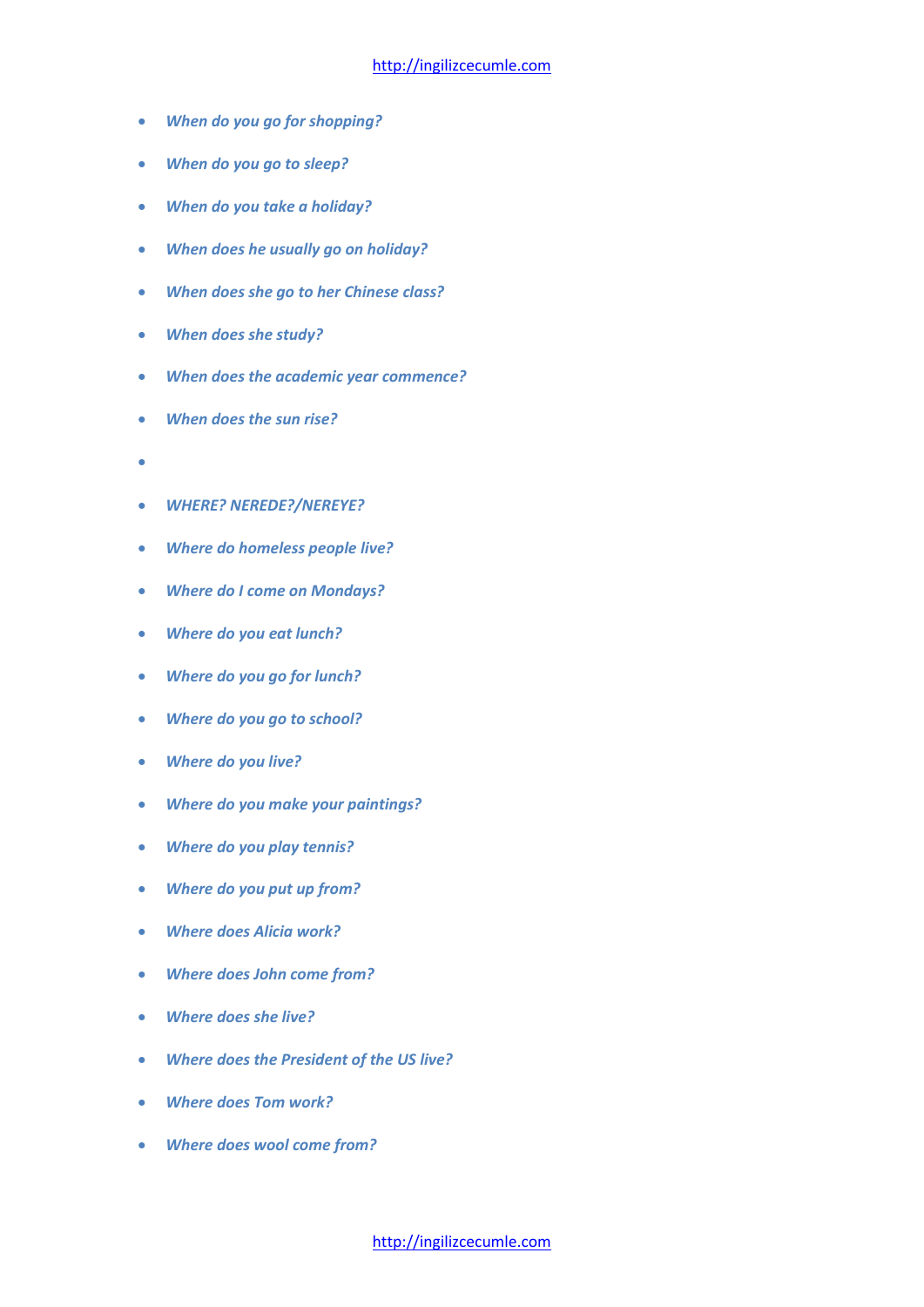- *WHY? NİÇİN?*
- *Why do I have to clean up?*
- *Why do we always get into trouble?*
- *Why do we study English at night?*
- *Why do you eat so much chocolate?*
- *Why do you have those medicine everyday?*
- *Why do you take a bus to Bursa every week?*
- *Why does he do sports everyday?*
- *Why does John ride a bicycle?*
- *Why does she cry all the time?*
- *Why does she swim every morning?*
- $\bullet$
- *WHICH? HANGİ/HANGİSİ?*
- *Which game do you like?*
- *Which is your house?*
- ٠
- *WHO? KİM?*
- *Who do you like?*
- *Who do you pay your rent to?*
- *Who does she meet on Saturdays?*
- *Who does the mailman deliver your mail to?*
- $\overline{\phantom{a}}$
- *WHOSE? KİMİN?*
- *Whose is this camera?*
- *Whose jacket is this?*